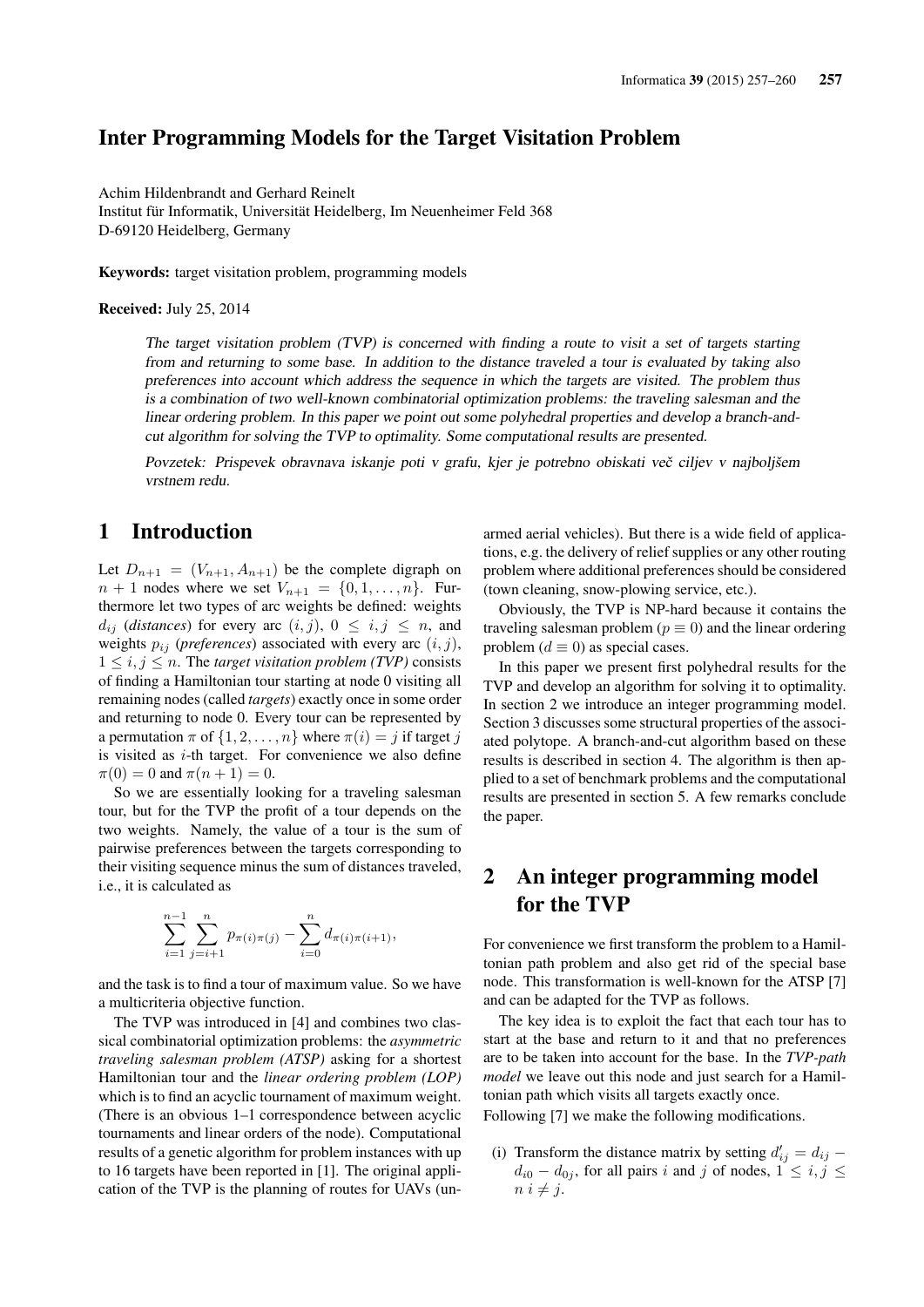(ii) Change the computation of the distance part of the objective function to

$$
\sum_{i=1}^{n-1} d'_{\pi(i)\pi(i+1)} - \sum_{i=1}^{n} d_{i0} - \sum_{i=1}^{n} d_{0i}.
$$

The preferences are not affected by this change. From now on we consider the TVP as finding a Hamiltonian path in the complete digraph  $D_n = (V_n, A_n)$  with additional preference costs to be taken into account. The path is described by a permutation  $\pi$  of  $\{1, \ldots, n\}$  where  $\pi(k)$  is the node at position k.

We introduce two types of variables. The sequence in which the targets are visited is represented by binary *ATSP variables*  $x_{ij}$  for  $1 \le i, j \le n, i \ne j$ , with the interpretation

$$
x_{ij} := \begin{cases} 1 & \text{if } i = \pi(k) \text{ and } j = \pi(k+1) \\ & \text{for some } 1 \le k \le n-1, \\ 0 & \text{otherwise.} \end{cases}
$$

The fact that some target  $i$  is visited before some target  $j$ is modeled with binary *LOP variables*  $w_{ij}$  for  $1 \leq i, j \leq j$  $n, i \neq j$ , with the definition

$$
w_{ij} := \begin{cases} 1 & \text{if } i = \pi(k) \text{ and } j = \pi(l) \\ & \text{for some } 1 \le k < l \le n, \\ 0 & \text{otherwise.} \end{cases}
$$

An obvious idea for obtaining an IP model of the TVP is to combine well-known IP formulations for the ATSP and the LOP. This combination gives the following integer programming model.

$$
\max \sum_{i=1}^{n} \sum_{\substack{j=1 \ j \neq i}}^{n} p_{ij} w_{ij} - \sum_{i=1}^{n} \sum_{\substack{j=1 \ j \neq i}}^{n} d_{ij} x_{ij}
$$
 (1)

$$
\sum_{i=1}^{n} \sum_{\substack{j=1 \ j \neq i}}^{n} x_{ij} = n - 1,\tag{2}
$$

$$
\sum_{i \in S} \sum_{\substack{j \in S \\ j \neq i}} x_{ij} \leq |S| - 1,
$$
  

$$
S \subseteq \{1, ..., n\}, 2 \leq |S| \leq n - 1,
$$
 (3)

$$
\sum_{\substack{i=1 \ i \neq j}}^{n} x_{ij} \le 1, \qquad 1 \le j \le n,
$$
\n(4)

$$
\sum_{\substack{j=1 \ j \neq i}}^{n} x_{ij} \le 1, \qquad 1 \le i \le n,
$$
\n(5)

 $w_{ij} + w_{jk} + w_{ki} \leq 2, \qquad 1 \leq i, j, k \leq n, i \neq j \neq k,$  $(6)$ 

$$
w_{ji} + w_{ij} = 1,
$$
  $1 \le i, j \le n, i \ne j$  (7)

$$
x_{ij} - w_{ij} \le 0,
$$
  $1 \le i, j \le n, i \ne j$  (8)

$$
x_{ij} \in \{0, 1\}, \quad 1 \le i, j \le n, \ i \ne j \tag{9}
$$

$$
w_{ij} \in \{0, 1\}, \quad 1 \le i, j \le n, \ i \ne j \qquad (10)
$$

Constraints (2)–(5) model the directed Hamiltonian paths where inequalities (3) are the *subtour elimination constraints*. Acyclic tournaments are modelled by the *3 dicycle inequalities* (6) and the *tournament equations* (7). Inequalities (8) connect the solutions of both problems. Together with the integrality conditions (9) and (10) this obviously constitutes a 0/1 model of the TVP.

At first want to prove the correctness of the model.

Lemma 1. *The model presented in (1) - (10) is a correct IP model for the TVP).*

*Proof.* At first we have to prove that every feasible solution fulfills the model. Since  $(2) - (5)$ ,  $(9)$  is a well known model for the ATSP and  $(6)$  -  $(7)$ ,  $(10)$  is a well known model for the LOP it is sufficient to show that the values of  $x_{ij}$  do match with the values  $w_{ij}$  or in equal that both types of variables describe the same TVP-path. To assure this it is sufficient to prove the following two facts:

a) 
$$
x_{ij} = 1 \Rightarrow w_{ij} = 1
$$

b)  $w_{ij} = 1 \Rightarrow i$  must be visited before j in the path describe by the  $x$ -variables

Because (8) must be fulfilled a) is obvious. To prove b) we assume  $j$  is visited before i in the path. That means the are existing indizees  $k_1, \ldots, k_l$  so that  $j, k_1, \ldots, k_n, i$  is a part of the path. So it follows that  $x_{j,k_1} = x_{k_1,k_2} = \cdots =$  $x_{k_1,i} = 1$ . With a) we get that  $w_{j,k_1} = w_{k_1,k_2} = \cdots$  $w_{k_l,i} = 1$ . Because of (6) and (7) we can than iteratively conclude that  $w_{j,k_2} = 1$ ,  $w_{j,k_3} = 1, \ldots, w_{j,i} = 1$ . But this is a contradiction to our assumption.

It remains to show that every feasible solution of (1) - (10) is a correct TVP-path. It is clear that every feasible integer solution must induce a feasible linear ordering and a feasible TSP tour. Because of the facts we mentioned above it is clear that the two feasible solutions must match which each other.

 $\Box$ 

As an interesting fact we note that the subtour elimination constraints are actually not needed. If  $(w, x)$  satisfies  $(2)$  and  $(4)$ – $(10)$ , but not all inequalities  $(3)$  then there is some subtour on  $k \geq 2$  nodes. W.l.o.g. we can assume that the node set is  $\{1, 2, \ldots, k\}$  and the subtour is given as  $\{(1, 2), (2, 3), \ldots, (k-1, k), (k, 1)\}.$  Hence  $x_{12} = x_{23} = ... = x_{k-1,k} = x_{k1} = 1$ , implying because of (8) that  $w_{12} = w_{23} = ... = w_{k-1,k} = w_{k1} = 1$ . This is a contradiction to the requirement that the  $w$ -variables represent an acyclic tournament.

So we can eliminate the exponentially many constraints (3) and obtain a TVP formulation with a polynomial number (cubic in  $n$ ) of constraints.

For our algorithm it will be useful to calculate the position of a node  $i$  in the path. This can easily be done using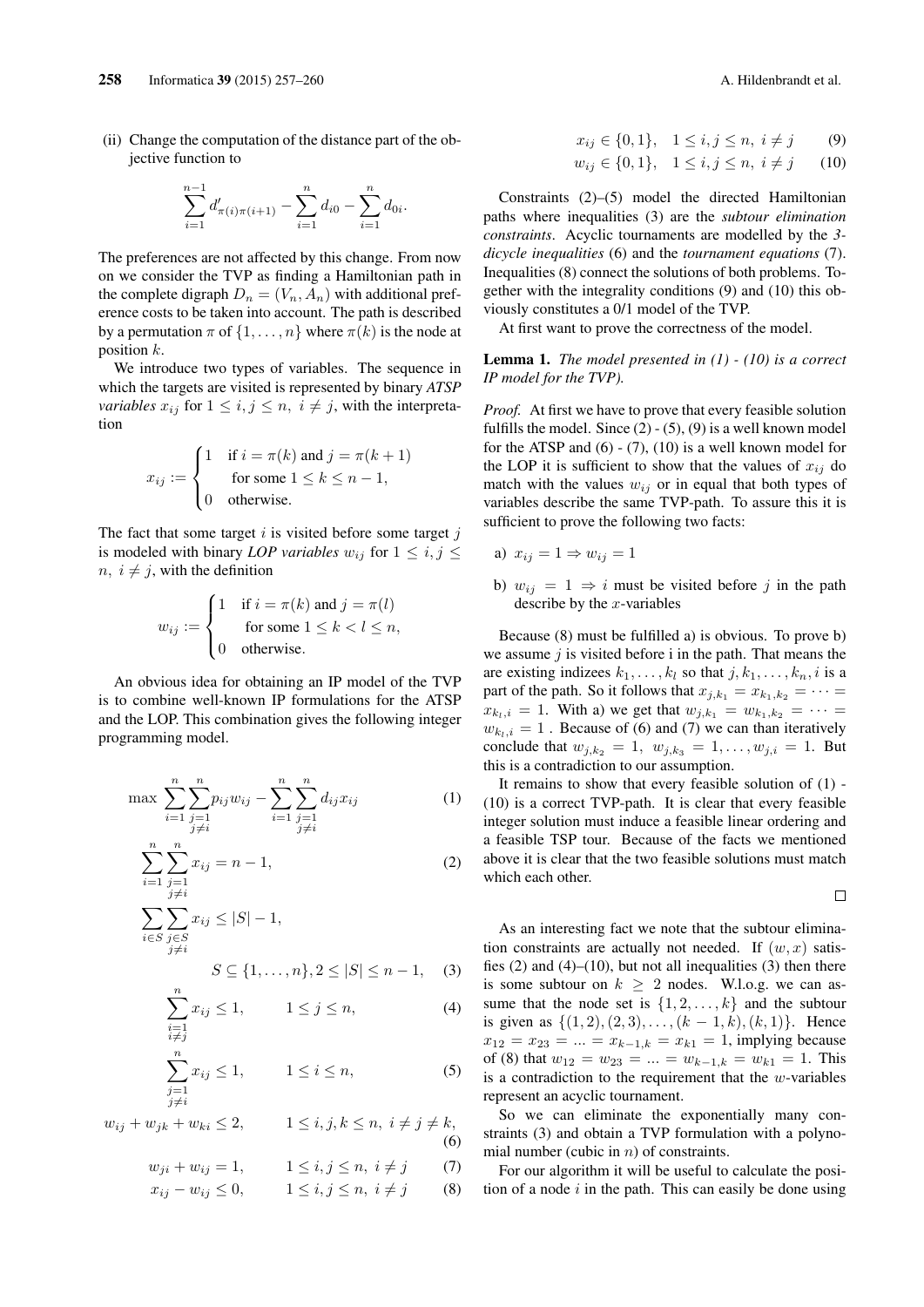the LOP variables. The value  $n - \sum_{n=1}^{n}$  $j=1$ <br> $j\dot{j}$  $w_{ij}$  gives the position

of node i.

Note that because of the tournament equations we can substitute an LOP variable  $w_{ij}$ ,  $j > i$ , by  $1 - w_{ji}$ . Now the 3-dicycle inequalities are turned into  $1 \geq w_{ij} + w_{jk}$  –  $w_{ik} \geq 0$  for all  $1 \leq i \leq j \leq k \leq n$  and the part of the objective function for the LOP variables reads  $\sum_{i=1}^{n-1} \sum_{j=i+1}^{n} [(p_{ij} - p_{ji})w_{ij} + p_{ji}].$ 

#### 2.1 Extended formulation of the basic model

The use of extended formulations is a common technique with is used to strengthen the LP Formulation of a combinatorial optimization problem. The key idea of this approach is to add new variables and constraints to a given IP formulation so that the gap between the solution of the LP relaxation and the optimal integral solution becomes much smaller.

In the case of TVP we can obtain an extended formulation for the TVP by adding three-indexed variables, which are a generalization of the linear ordering variables to the standard model. In detail this new variables  $w_{ijk}$  are than defined as follows:

$$
w_{ijk} := \begin{cases} 1 & \text{if } i = \pi(a), j = \pi(b) \text{ and } k = \pi(c) \\ & \text{for some } 1 \le a < b < c \le n - 1, \\ 0 & \text{otherwise.} \end{cases}
$$

So as one see this new type of variables is a straight forward extension of the  $w_{ij}$ -variables. In the objective function we assign zero coefficients to the new variables. In order to extend our standard model we also need to introduce two new classes of constraints to make sure that the solution of the new variables match with the old  $x_i$  and  $w_i$  variables. In detail the extended formulation looks a follows:

s.t.

$$
\max \sum_{i=1}^{n} \sum_{\substack{j=1 \ j \neq i}}^{n} p_{ij} w_{ij} - \sum_{i=1}^{n} \sum_{\substack{j=1 \ j \neq i}}^{n} d_{ij} x_{ij}
$$
 (11)

$$
\sum_{i=1}^{n} \sum_{\substack{j=1 \ j \neq i}}^{n} x_{ij} = n - 1,\tag{12}
$$

$$
\sum_{i=1}^{n} x_{ij} \le 1, \ 1 \le j \le n,\tag{13}
$$

$$
\sum_{j=1}^{n} x_{ij} \le 1, \ 1 \le i \le n,
$$
\n
$$
\sum_{i \in S} \sum_{\substack{j \in S \\ j \ne i}} x_{ij} \le |S| - 1,
$$
\n(14)

$$
S \subseteq \{1, ..., n\}, 2 \le |S| \le n - 1,
$$
  
\n
$$
w_{ij} + w_{jk} + w_{ki} \le 2,
$$
\n(15)

$$
1 \le i, j, k \le n, \ i < j, i < kj \ne k, \tag{16}
$$
\n
$$
w_{ij} + w_{jik} + w_{jki} + w_{kji} = 1
$$

$$
1 \le i, j, k \le n, i < j \tag{17}
$$

$$
x_{ij} - w_{ijk} - w_{kij} \le 0 \ 1 \le i, j, k \le n, i < j \qquad (18)
$$

$$
x_{ij} - w_{ij} \le 0, \ 1 \le i, j \le n,
$$
 (19)

$$
x_{ij} \in \{0, 1\}, \ 1 \le i, j \le n,\tag{20}
$$

$$
w_{ij} \in \{0, 1\}, \ 1 \le i, j \le n. \tag{21}
$$

$$
w_{ijk} \in \{0, 1\}, \ 1 \le i, j, k \le n. \tag{22}
$$

## 3 The edge-node-formulation

The key idea of the next model is to combine the  $w$  and  $x$ variables of the -Model to new three index variables which states the relation between a node n and an fixed edge  $(i, j)$ . More precisely we define:

$$
w_{ij}^k := \begin{cases} 1 & \text{if } k = \pi(a), i = \pi(b) \text{ and } j = \pi(b+1) \\ \text{for some } 1 \le a < b \le n-1 \\ 0 & \text{otherwise.} \end{cases}
$$

and analogously :

$$
w_k^{ij} := \begin{cases} 1 & \text{if } i = \pi(a), j = \pi(a+1) \text{ and } k = \pi(b) \\ & \text{for some } 1 \le a < b \le , \\ 0 & \text{otherwise.} \end{cases}
$$

A first IP-Model can then be develop out of the basic model by transforming the inequalities/equations to inequalities/equations with the new variables:

$$
max \sum_{i=1}^{n} \sum_{j=1, i \neq j}^{n} p_{ij} \left( \sum_{m=1, m \neq j}^{n} w_{mj}^{i} \right) + \sum_{i=1}^{n} \sum_{j=1}^{n} d_{ij} \left( w_{ij}^{\Omega} + w_{\Omega}^{ij} \right)
$$
\n
$$
s.t. \tag{23}
$$

$$
\sum_{i=1}^{n} \sum_{j=1}^{n} (w_{ij}^{\Omega} + w_{\Omega}^{ij}) = n - 1
$$
 (24)

$$
\sum_{i=1}^{n} (w_{ij}^{\Omega} + w_{\Omega}^{ij}) \le 1 \quad j \in V \tag{25}
$$

$$
\sum_{j=1}^{n} (w_{ij}^{\Omega} + w_{\Omega}^{ij}) \le 1 \quad i \in V \tag{26}
$$

$$
\sum_{l=1}^{n} w_{lj}^{i} + \sum_{l=1}^{n} w_{lk}^{j} + \sum_{l=1}^{n} w_{li}^{k} + (w_{ik}^{\Omega} + w_{\Omega}^{ik}) \le 2 \quad i, j, k \in V
$$
\n(27)

$$
(28)
$$

Please note that that  $\Omega \in V$  and it could be chosen arbitrarily for each summand in (23) -(26) but  $\neq$  *j* and  $\neq$  *i*. It is the same in (27) but here  $\Omega$  must not be equal i or k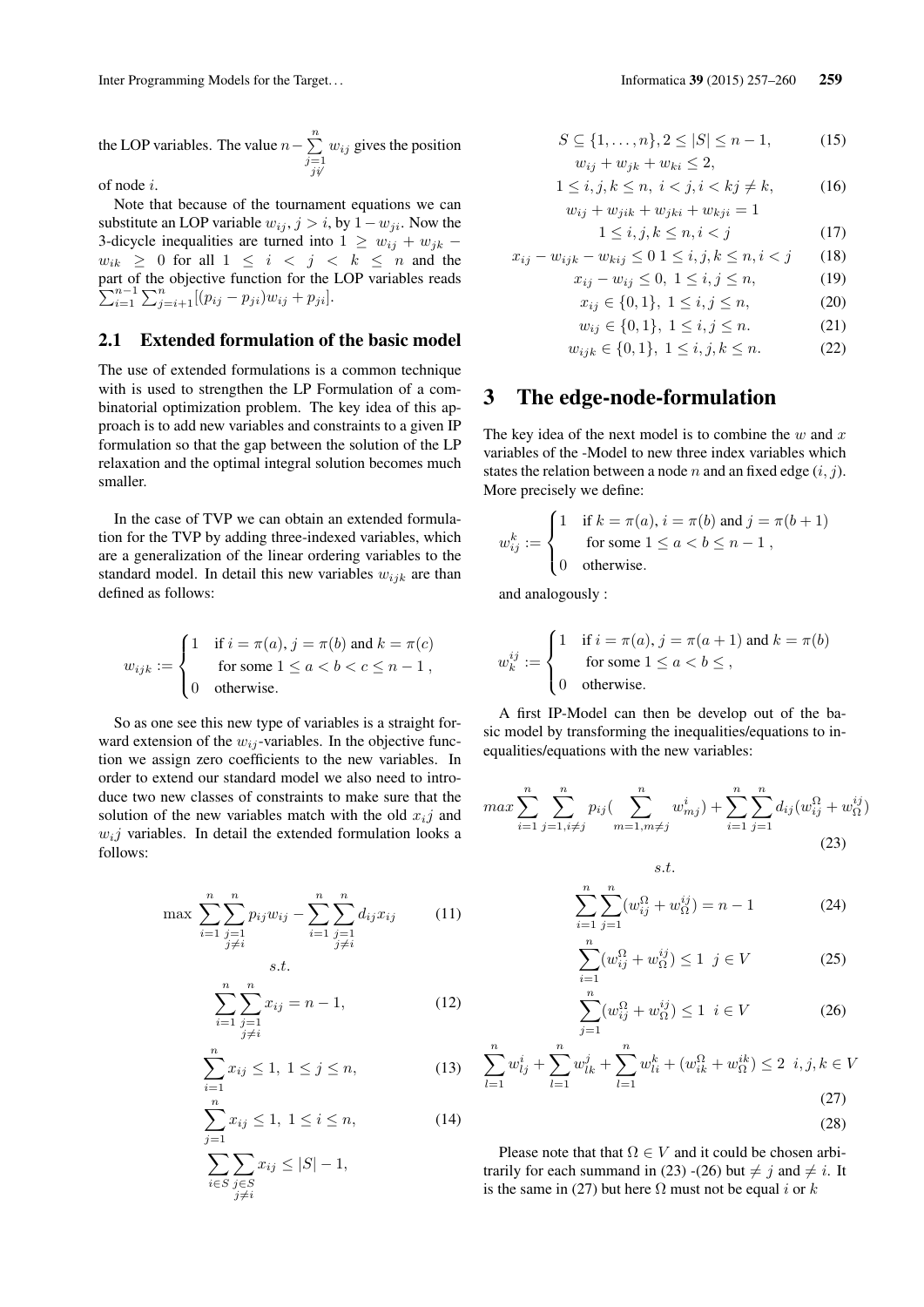#### 4 Three distance model

Another idea for constructing an IP-model for the TVP has been made by Prof. E. Fernandez from the UPC Barcelona. The key idea of this approach is the use of distance variables. In Detail we define Variables  $z_{ij}^t$  which describe the fact whether there is as path of length  $t$  between  $i$  an  $j$  or not. More formally we state:

$$
z_{ij}^t = \begin{cases} 1 & \text{if } i \text{ the solution contains a path with } t \text{ arcs} \\ & \text{from } i \text{ to } j, \\ 0 & \text{otherwise.} \end{cases}
$$

The advantage of this model is that we only have to deal here with one type of variables. Since we are not longer distinguish between distance and ordering variables we have to adjust the coefficients in the following way:

$$
w_{ij}^t = \begin{cases} c_{ij} - d_{ij} & \text{if } t = 1, \\ c_{ij} & \text{otherwise.} \end{cases}
$$

With are now able to formulated a TVP model with distance variables:

The formulation is:

$$
\max \sum_{i \in N} \sum_{j \in N \setminus \{i\}} \sum_{t \in N \setminus \{n\}} \overline{w}_{ij}^t z_{ij}^t - \sum_{i \in N} (d_{i0} + d_{0i}) \tag{29}
$$
\n
$$
\sum_{i=1}^n z_{ij}^1 \le 1 \qquad j \in N, \tag{30}
$$
\n
$$
\sum_{j=1}^n z_{ij}^1 \le 1 \qquad i \in N, \tag{31}
$$

$$
\sum_{i=1}^{n} \sum_{j=1}^{n} z_{ij}^{k} = n - k \qquad k \in V \quad (32)
$$

$$
z_{ij}^{t_1} + z_{jk}^{t_2} \le z_{ik}^{t_1 + t_2} + 1,
$$

$$
i, j, k \in N, t_1, t_2 \in N \setminus \{n\},\
$$

$$
i \neq j, j \neq k, i \neq k, t_1 + t_2 < n, \tag{33}
$$

$$
\sum_{t=1}^{n-1} z_{ij}^t + z_{ji}^t = 1 \qquad i, j \in N, i \neq j, \tag{34}
$$

$$
z_{ij}^t \in \{0, 1\} \qquad i, j \in N, i \neq j, t \in N \setminus \{n\}. \tag{35}
$$

Also we only have one Type of variable now the  $z_{i,j}^1$  variables still play a special role, for example in the objective function. On the other hand we again have a cubic number of variables

## 5 Conclusions

The target visitation problem turned out to be a very difficult and therefore challenging problem. The present paper gives some first results. More research is needed. An improvement of the simple heuristic used here can be accomplished along well-known lines. It is more interesting to find ways for improving the upper bound. The IP model already seems to be at its limits for fairly small problem instances unless some additional insight into the polyhedral structure can be obtained. Alternate optimization approaches like branch-and-bound with combinatorial bounds, dynamic or semidefinite programming should be devised and their limits should be explored. Furthermore it should be investigated further how the balance between the distance and the preference part of the object function influences the difficulty of problem instances.

### References

- [1] A. ARULSELVAN, C.W. COMMANDER and P.M. PARDALOS: *A hybrid genetic algorithm for the target visitation problem*, Technical report, University of Florida.
- [2] T. CHRISTOF and A. Loebel: *PORTA: POlyhedron Representation Transformation Algorithm, Version 1.4*, http://comopt.ifi.uni-heidelberg.de/software/ PORTA/index.html.
- [3] M. GRÖTSCHEL, M. JÜNGER and G. REINELT: *Facets of the linear ordering polytope*, Math. Programming 33 (1985), 43–60.
- [4] D.A. GRUNDEL and D.E. JEFFCOAT: Formulation and solution of the target visitation problem, In: Proceedings of the AIAA 1st Intelligent Systems Technical Conference, 2004.
- [5] A. HILDENBRAND: *Benchmark instances for the TVP*, http://comopt.ifi.uni-heidelberg.de/people/hilden brandt/TVP/template.html.
- [6] M. JÜNGER and S. THIENEL: *The ABACUS System for branch-and-cut-and-price algorithms in integer programming and combinatorial optimization*, Software: Practice and Experience, 30 (2000), 1325–1352.
- [7] M. QUEYRANNE and Y. WANG: *Hamiltonian path and symmetric travelling salesman polytopes*, Math. Programming 58 (1993), 89–110.
- [8] G. REINELT: *TSPLIB Benchmark instances for the TSP*, http://comopt.ifi.uni-heidelberg.de/software/ TSPLIB95/.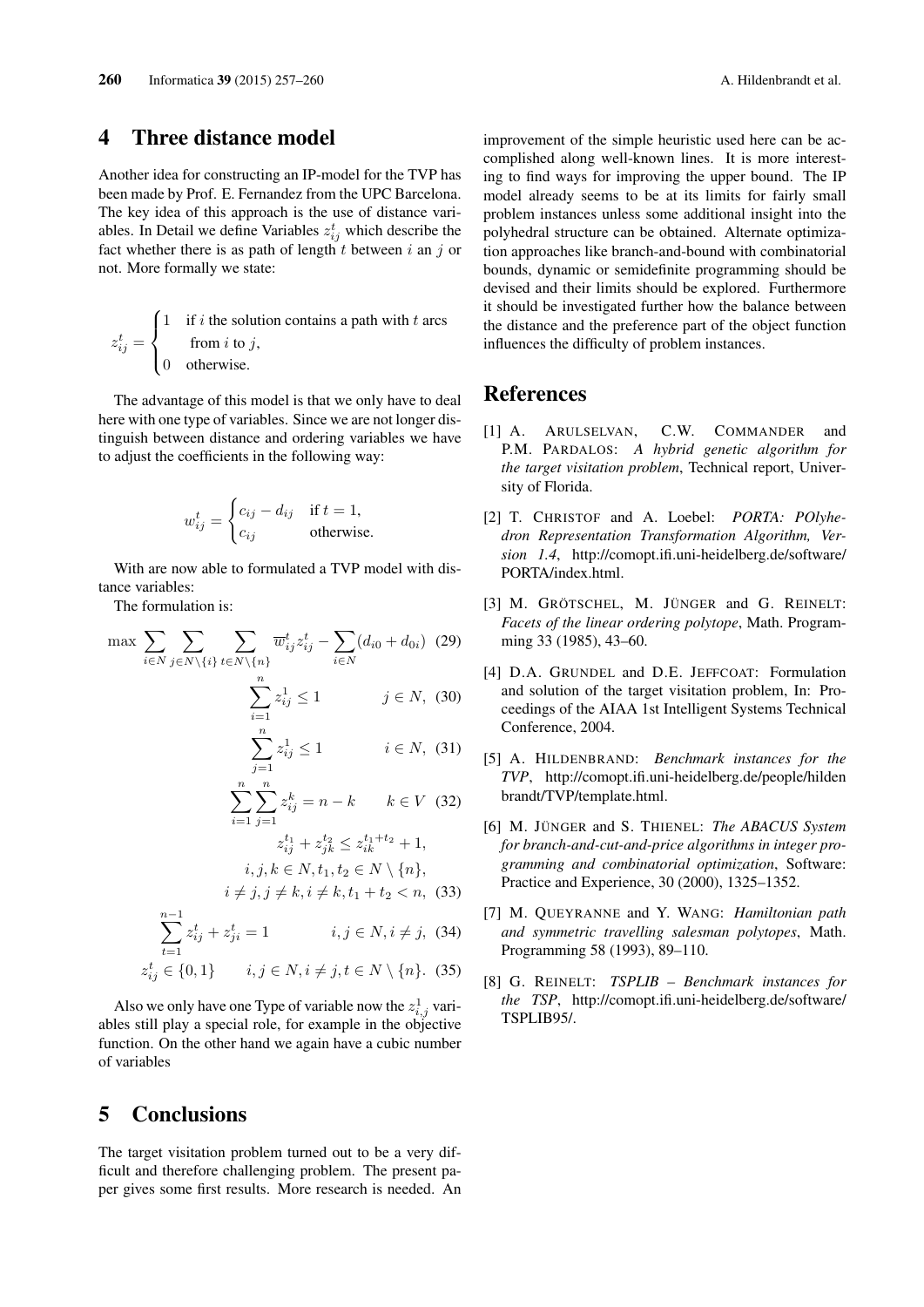## Cervix Cancer Spatial Modelling for Brachytherapy Applicator Analysis

Peter Rogelj University of Primorska, Faculty of Mathematics, Natural Sciences and Information Technologies Glagoljaška 8, 6000 Koper, Slovenia E-mail: peter.rogelj@upr.si

Muhamed Barakovic´ University of Verona, Department of Biotechnology Ca' Vignal 1, Strada Le Grazie 15, 37134 Verona, Italia E-mail: muhamed.barakovic@studenti.univr.it

Keywords: cervix cancer, spatial distribution, PCA, BT applicators

#### Received: June 18, 2014

Standard applicators for cervix cancer brachytherapy (BT) do not always enable a sufficient radiation dose coverage of the target structure (HR-CTV). The aim of this study was to develop methodology for building models of the BT target from a cohort of cervix cancer patients, which would enable BT applicator testing. In this paper we propose two model types, a spatial distribution model and a principal component model. Each of them can be built from data of several patients that includes medical images of arbitrary resolution and modality supplemented with delineations of HR-CTV structure, reconstructed applicator structure and eventual organs at risk (OAR) structures. The spatial distribution model is a static model providing probability distribution of the target in the applicator coordinate system, and as such provides information of the target region that applicators must be able to cover. The principal component model provides information of the target spatial variability described by only a few parameters. It can be used to predict specific extreme situations in the scope of sufficient applicator radiation dose coverage in the target structure as well as radiation dose avoidance in OARs. The results are generated 3D images that can be imported into existent BT planning systems for further BT applicator analysis and eventual improvements.

Povzetek: Razvita sta dva modela za izboljšanje brahoterapije.

## 1 Introduction

Applicators for cervix cancer brachytherapy (BT) enable cancer treatment that in comparison with external beam radiotherapy (EBRT) provides better radiation coverage of the high risk clinical target volume (HR-CTV) and better avoidance of organs at risk [1]. During the last decade remarkable progress has been made in radiotherapy, including cervix cancer BT [2]. Standard BT applicators for cervix cancer, as shown in Fig. 1, however still do not always enable a sufficient radiation dose coverage of the target, especially in cases of locally advanced cervical cancer. Improvements are searched in the direction of incorporating additional application needles. A development of new applicators that would enable better target dose coverage requires knowledge of cervix cancer spatial distribution and variation. Furthermore, as the applicators should be able to avoid organs at risk, the information of their variability should also be taken into account. In this work we aimed to develop methodology to obtain this information statistically using available data of past and present cervix cancer patients. The information required from each patient includes BT planning medical image, delineated HR-CTV structure, reconstructed BT applicator structure, and organs at risk (OAR) structures. HR-CTV and OAR structures are in each 3D image delineated on each image slice, wherever the specific structure is present and, thus, available as a set of closed planar contours. BT applicators are reconstructed such that an applicator model is positioned in the 3D image inside the BT planning system. The applicator models consist of a ring, applicator tandem and needles, which are reconstructed independently. The actual position of the applicator is evident from the position of the applicator ring. Because the applicator must be positioned directly to the cervix and because the purpose of the models is applicator analysis, the spatial distribution and variation must be defined in the applicator coordinate system.

The significance of tumor distribution depend on the tumor type. It can help in development of tumor treatment and biopsy strategies and techniques [3, 4]. In the case of the cervical cancer it is also important due to BT applicator design.

Representation of 3D structures by sets of closed planar contours is not convenient for further spatial analysis. Other representations can be used instead, e.g., by tensors [5], Gaussian random spheres [6], signed distance maps [7] and others. However, due to eventual high complexity of BT target structures, we have selected the most common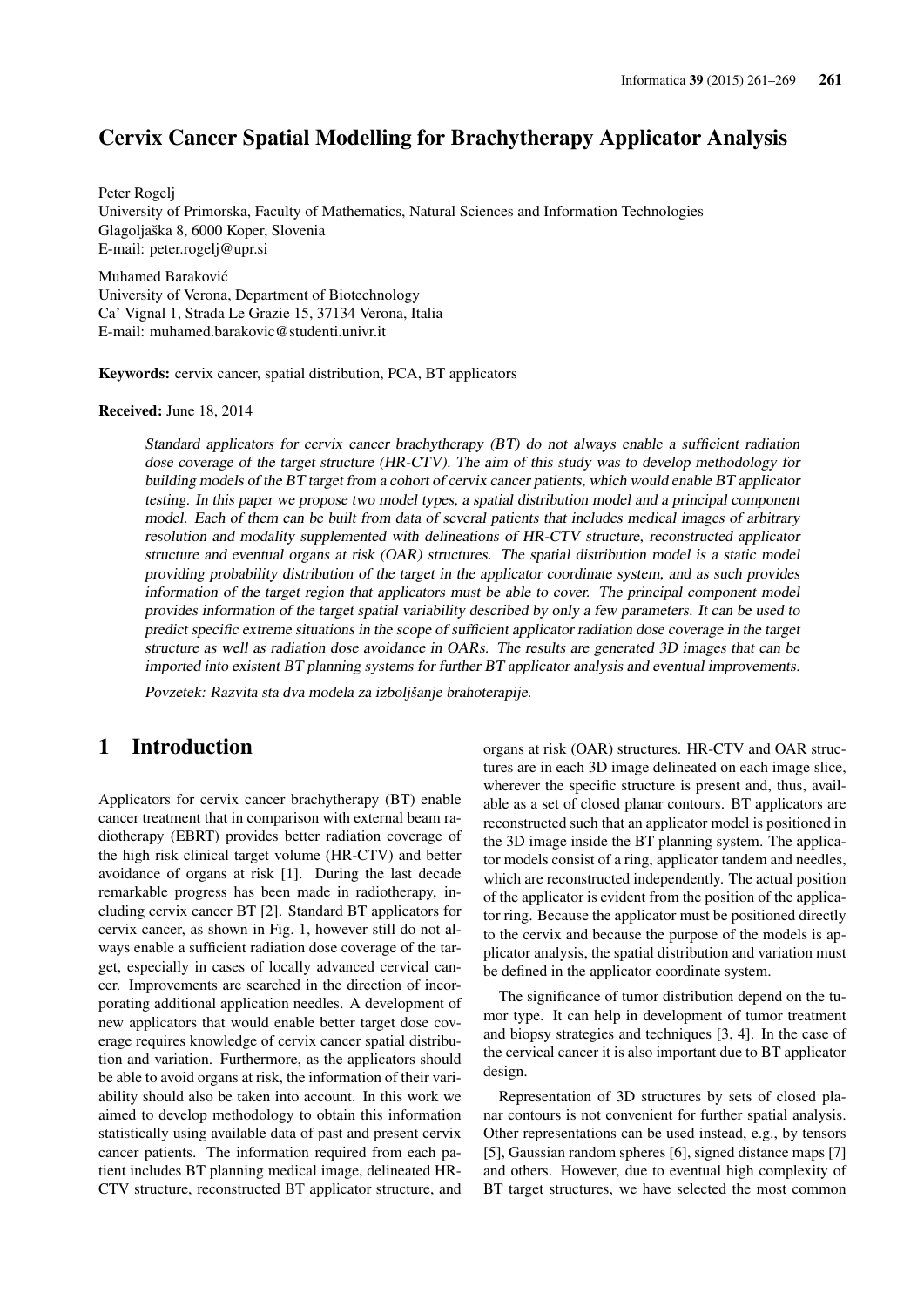

Figure 1: An image of a standard BT cervix cancer applicator with indicated parts: tandem, ring and optional needles.

representation of structures by binary images.

In the following sections our approach to model the spatial configuration of cervix cancer is described first. We describe the proposed methods of constructing the spatial distribution model and the principal component model. Then we show some test results; for the spatial distribution model based on real patient data, while the principal component model is illustrated using synthetic data. We conclude with discussion that includes the analysis of provided benefits and limitations.

## 2 Methods

Our approach to build spatial models of cervix cancer consists of the following processing steps that are described below: data input, applicator coordinate system definition, structure processing, modelling and data export.

#### 2.1 Data input

The input data for building the models consists of patient medical data sets that comprise all the required information of each patient, i.e., a 3D medical image, delineated HR-CTV structure, OAR structures and a reconstructed applicator structure. This data is typically provided in the DI-COM file format, which can be imported using DICOM libraries, e.g., the GDCM library [8], or by Matlab using Image processing toolbox. Medical images are needed only to obtain the image configuration, i.e., transformation of image coordinate system according to the patient coordinate system and image slice positions, which are required to correctly interpret the structures. Structures are given in a form of structure sets that include all the structure data required for BT treatment. The target structure (HR-CTV), OAR structures and the applicator ring structure can be identified from all the structures according to their names that must be known in advance for each individual data set; the structure naming is not standardized. The target and OAR



Figure 2: The applicator coordinate system is defined according to the applicator ring structure contour, with origin in the applicator ring center defined by the last point of the contour  $A(N)$ , xy plane in the ring plane with  $x$  axis pointing towards the contour starting point  $A(1)$  and z axis in the direction of the tandem.

structures are defined as sets of closed planar contours, i.e., each contour is positioned on one slice of the corresponding 3D image. The applicator ring structures are described with a single open nonplanar contour. All contours are defined in the patient coordinate system.

#### 2.2 Applicator coordinate system definition

Because the spatial configuration of cervix cancer needs to be defined according to the applicator perspective, an applicator coordinate system needs to be defined. The applicator reconstruction [9, 10] is performed on radiotherapy planning systems by importing predefined geometry structures. The applicator consists of tandem, ring and eventual additional needles, see Figure 1, which are all reconstructed independently. The ring structure, when inserted, tightly fits to the cervix anatomy, and provides a good base for defining the applicator coordinate system. Different applicator types may have different ring diameter, may be described with different number of contour points, however in practice the point ordering is always the same. For the illustration see Fig. 2. We propose that the applicator coordinate system is defined with origin in the ring center (the last point of the contour),  $xy$  plane in the ring plane,  $x$  axis in the direction towards ring contour starting point and  $z$ axis in the direction of the tandem.

The transformation that defines the applicator coordinate system according to the patient coordinate system can be for each applicator type computed from its ring contour coordinates. Actually, only three noncollinear contour points are required to compute the applicator coordinate system transformation  $\mathbf{T}_A$ , i.e., the last point,  $A(N)$  that is positioned at the ring center as the coordinate system origin,  $A(1)$  that defines the applicator coordinate system x axis, and any other point in the applicator contour circumference,  $A(M)$  for defining the xy plane. The procedure is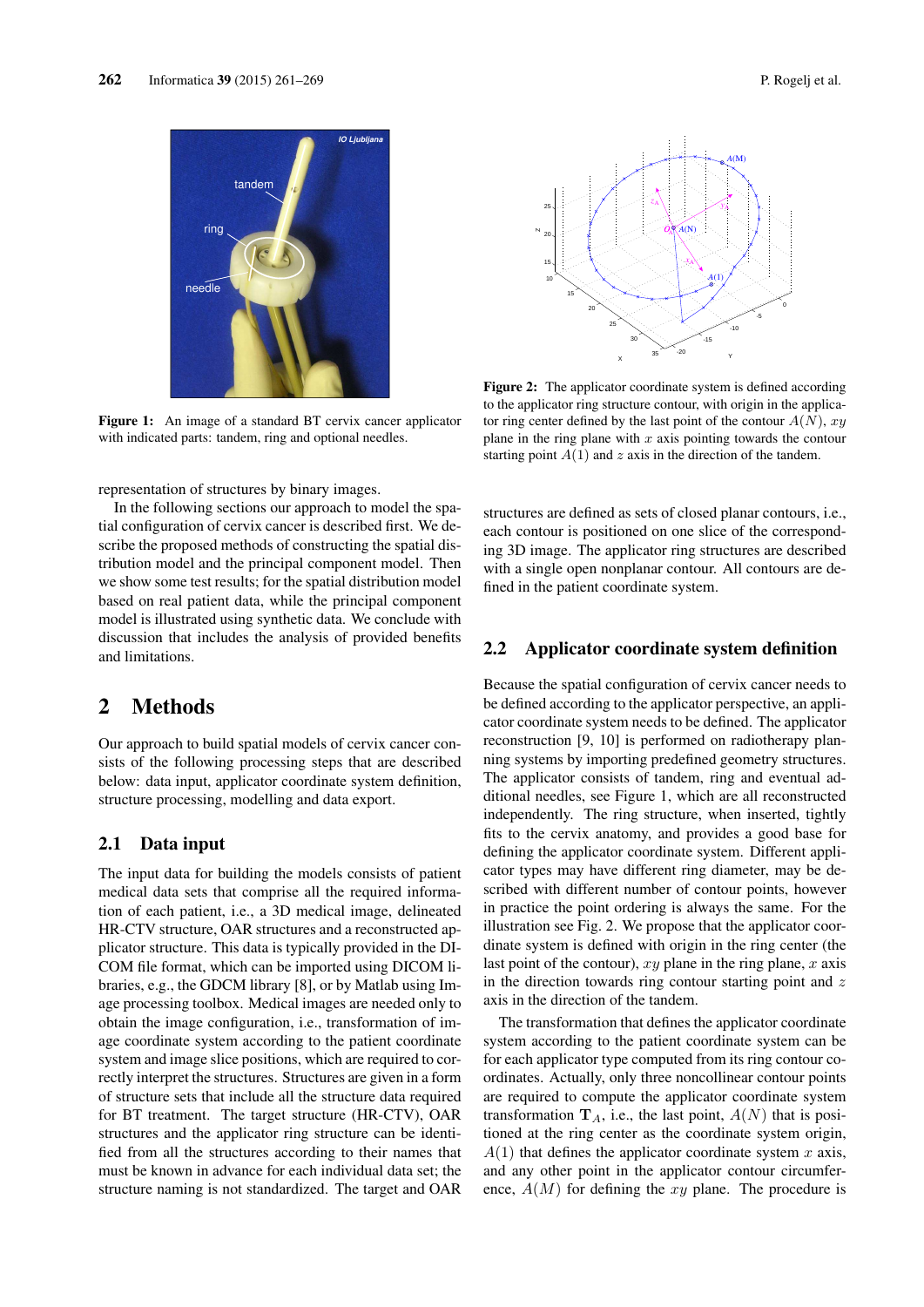the following:

$$
O_A = A(N) \tag{1}
$$

$$
V_1 = A(1) - O_A \tag{2}
$$

$$
V_2 = A(M) - O_A \tag{3}
$$

$$
V_z = \frac{V_1 \times V_2}{\|V_1 \times V_2\|} \tag{4}
$$

$$
V_y = \frac{V_z \times V_1}{\|V_z \times V_1\|} \tag{5}
$$

$$
V_x = \frac{V_y \times V_z}{\|V_y \times V_z\|} \tag{6}
$$

$$
\mathbf{T}_A = \begin{bmatrix} V_x(x) & V_y(x) & V_z(x) & O_A(x) \\ V_x(y) & V_y(y) & V_z(y) & O_A(y) \\ V_x(z) & V_y(z) & V_z(z) & O_A(z) \\ 0 & 0 & 0 & 1 \end{bmatrix}
$$
(7)

where,  $V$  and  $O$  are three dimensional vectors with components x, y, and z, such that  $O<sub>A</sub>$  represents applicator coordinate system origin while  $V_x$ ,  $V_y$ , and  $V_z$  are applicator coordinate system axes. Vector (cross) products assured coordinate axis perpendicularity, defining a Cartesian coordinate system.

The obtained transformation matrix  $T_A$  is needed for transforming BT structures to the applicator coordinate system in which the cervix cancer needs to be modelled.

#### 2.3 Structure processing

For each image the corresponding BT target structure and OAR structures must be mapped into the applicator coordinate system. These structures are created by drawing contours on individual image slices and are provided as point sequences in the patient coordinate system. Such vector definition of structures is difficult to process statistically in coordinate system that is not parallel to the coordinate system of the originating image. Our solution is to present the structures in bitmap instead of vector format and process them as 3D (binary) images with voxel values 1 representing regions inside structures and 0 representing the surrounding. The approach is illustrated in Figure 3. The binary images cover the same region as the original medical image, except that, they may have different resolution in  $x$  and  $y$  image direction to control discretization error and data size. The resolution in  $z$  image direction must remain unchanged in order to preserve location of slices on which contours are defined.

The process of converting certain structure into a binary image starts with mapping the structure to the coordinate system of the original image. The transformation  $T<sub>I</sub>$ , form patient to image coordinate system can be obtained from image meta information, i.e., from DICOM tags *Image Position Patient* (0020,0032) and *Image Orientation Patient* (0020,0037). Thus, each contour C of structure S gets defined in its image coordinate system as  $C_I$ :

$$
C_I = \mathbf{T}_I^{-1} C. \tag{8}
$$

All points of the the same contour gets equal image coordinate  $z_I$  that is equivalent to the position of the image slice on which the contour was defined. The obtained structure can, as such, be drawn to the binary image, contour by contour. The process initiates by initializing all voxel values of the binary structure image to 0, followed by drawing the contours by checking each slice voxel if it is positioned inside of a polygon of contour points. Voxels inside the polygon gets negated to correctly interpret even complex structure shapes, e.g., shapes that include holes. Binary structure images enable further data integration towards spatial cervix cancer models.

To integrate the structure binary images of all patients into a spatial model, they all need to be mapped into the common applicator coordinate system (A), because patient coordinate systems (P) and image coordinate systems (I) are specific for each study/patient. Transformation between the coordinate systems are illustrated in Fig. 4. The data defined in image coordinate system (I) can be transformed to the applicator coordinate system (A) through the patient coordinate system (P) using transformation  $T_{IA}$ :

$$
\mathbf{T}_{IA} = \mathbf{T}_A^{-1} \mathbf{T}_I. \tag{9}
$$

Structure binary images do not differ only according to their coordinate systems, but also according to image size and voxel size (resolution). For further analysis they need to be unified. The target region of interest and required precision define configuration of the resulting model (image) size and voxel size. All binary images must be resampled into this common spatial configuration. We recommend resampling by linear interpolation in reverse direction such that intensity corresponding to each voxel in the model configuration is interpolated from voxel intensities in the binary image. Note, that linear interpolation transforms a binary image into an image with real voxel values in interval  $[0, 1]$ . The result of structure processing is, therefore, a set of structure images  $S_A$  in a common applicator coordinate system and with common size and voxel size, i.e., each structure of each patient results in one structure image with common applicator (ring) position:

$$
S_A = interp(\mathbf{T}_{IA}^{-1}S),\tag{10}
$$

Where S denotes a structure binary image in the coordimate system of the original image, interp a linear image interpolation, and  $S_A$  a structure image in the applicator coordinate system.

#### 2.4 Spatial distribution model

The purpose of the spatial distribution model is to provide an overview of BT target spatial extent. It is given in a form of a spatial distribution image  $D$ , i.e., an image of the region of interest whose voxel values denote probability of voxel being inside the BT target region. It is obtained from images of the HR-CTV structure by averaging:

$$
D = \frac{1}{n} \sum_{p=1}^{P} S_{A,p,HR-CTV},
$$
 (11)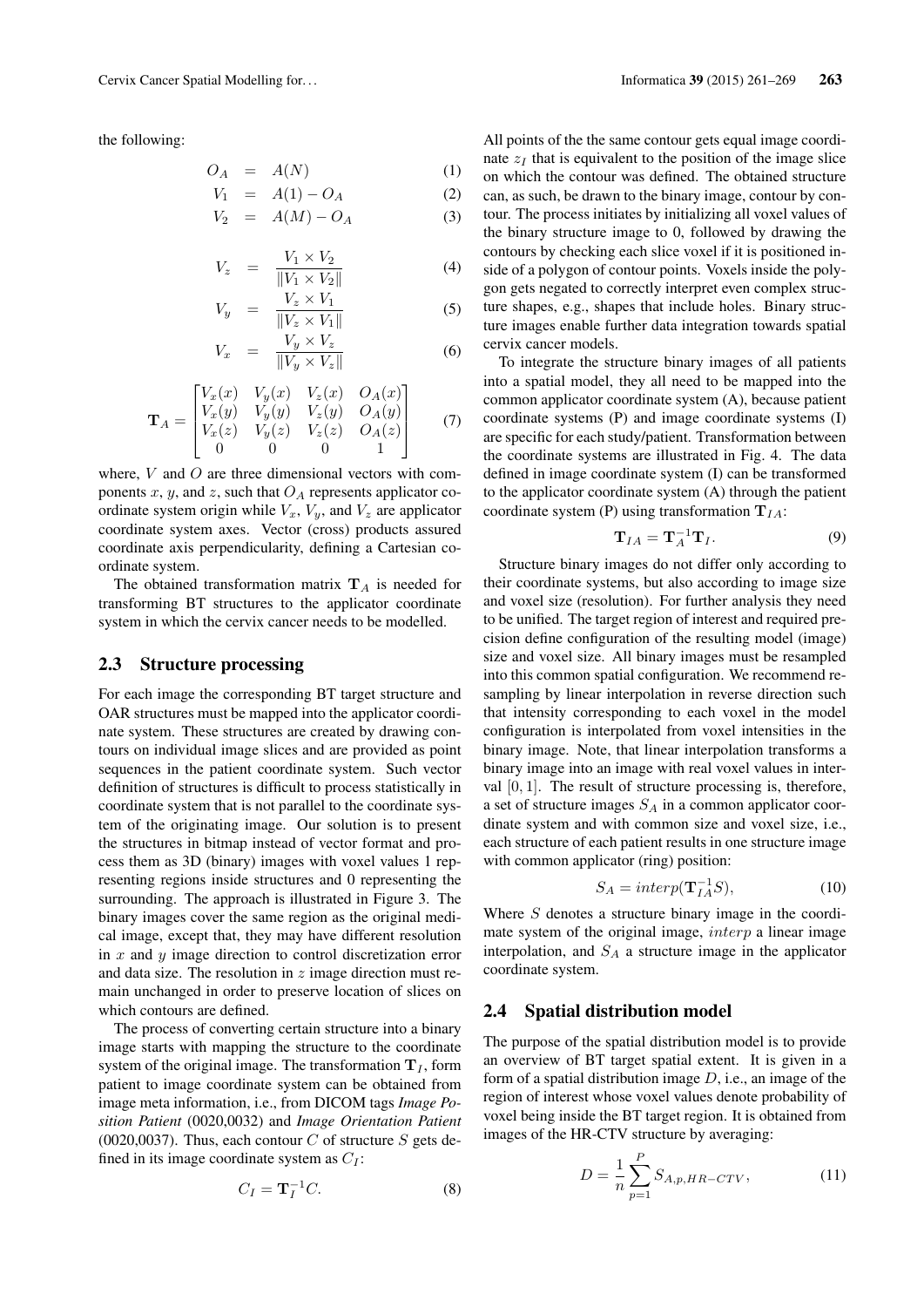

Figure 3: Illustration of structure processing: first, contours provided in the patient coordinate system (left) are transformed to the image coordinate system (center). Then, contours are drawn on image slices in 2D, which resulted in a 3D binary image of the structure (right).



Figure 4: Illustration of patient (P), image (I) and applicator (A) coordinate systems and their transformations:  $\mathbf{T}_{IA} = \mathbf{T}_{A}^{-1} \mathbf{T}_{I}$ .

where  $S_{A,p,HR-CTV}$  represents HR-CTV structure data of p-th patient resampled into an applicator coordinate system, and P is a total number of patients included in the analysis.

#### 2.5 Principal component model

The principal component model provides information of the BT target spatial variability expressed by only a small number of parameters. The general idea is to be able to reconstruct any target configuration, i.e., position and extent of HR-CTV as well as OAR structures, by correctly setting the model parameters. As such the principal component model can be used to predict various target configurations, e.g., extreme situations in the scope of sufficient applicator radiation dose coverage in the target structure as well as radiation dose avoidance in OARs. Such situations may be crucial for testing real applicator efficiency. The principal component model tends to extract a minimal set of orthogonal components of spatial variations in the region of interest using the principal component analysis (PCA). PCA projects the data into a lower dimensional linear space such that the variance of the projected data is maximized,

or equivalently, it is the linear projection that minimizes the mean squared distance between the data points and their projections. PCA provides a full set of components that enable perfect data reconstruction, however, it also orders the components according to their importance, i.e., according to their contribution to the data description. It turns out that majority of the components have low importance and only a small error is made when only a few most important components are used. In this case the important components can be computed more efficiently using singular value docomposition (SVD) [11].

Our input data for the PCA analysis of the BT target are the HR-CTV structure images in the applicator coordinate system  $S_{A,p,HR-CTV}$ . The data of each image is reordered into a row vector and joined for all the patients into a matrix  $X_{P \times L}$ , with L being the number of pixels in the image. Then the mean vector  $X$  is computed and subtracted from each data row to obtain the matrix  $X_0$  representing the zero-mean data variation. Here, the mean vector  $\overline{X}$ corresponds to the reordered data of the spatial distribution model D. SVD decomposes  $X_0$  into three matrices; matrix V with orthogonal columns that represent principal components, diagonal matrix S with singular values that represent importance of the components, and matrix U providing component weights for reconstructing the input data:

$$
\mathbf{X}_0 = \mathbf{U}\mathbf{S}\mathbf{V}^T \tag{12}
$$

The efficient SVD implementations, e.g., Matlab *svds* function, enable computation of only a given number of principal components  $R$ , and as such provide approximate solutions:

$$
\mathbf{X}_{0P\times L} \approx \mathbf{U}_{P\times R} \mathbf{S}_{R\times R} \mathbf{V}_{L\times R}^T
$$
 (13)

The obtained matrices S and V represent a principal component model of the HR-CTV structure, such that HR-CTV structure of any patient can be represented with the R components, i.e., the columns of  $V$ , with weights:

$$
\mathbf{U}' = \mathbf{X}'_0 \mathbf{V} \mathbf{S}^{-1} \tag{14}
$$

where  $X'_0 = X' - \overline{X}$  represents deviation of the data from the average. Similarly, BT target data can also be simulated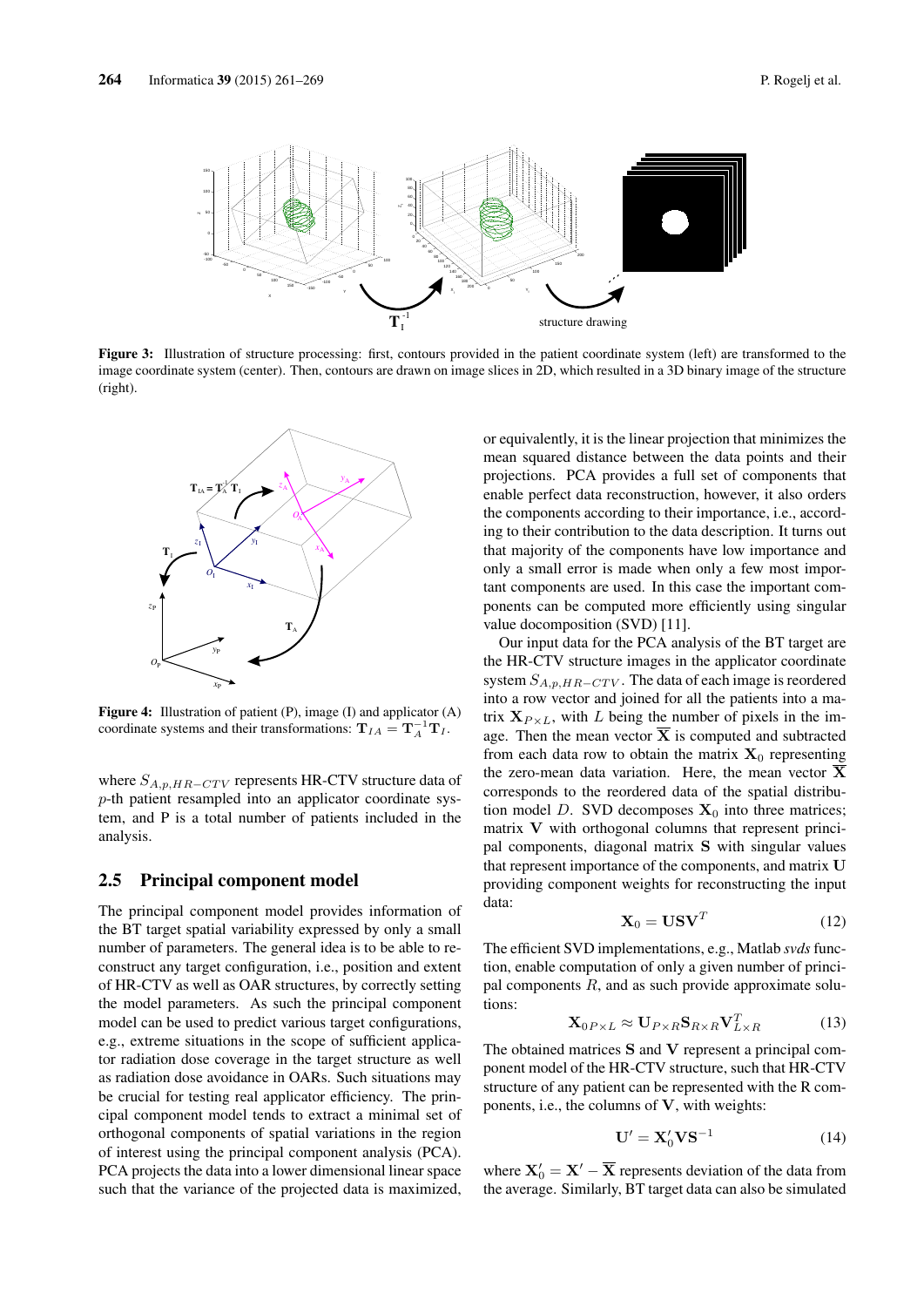by manual setting of component weights in U, following equation (13) and adding the mean vector  $\overline{X}$ . Component weights form a low dimensional linear space with a certain region around the origin that corresponds to realistic data variation. The limits of this realistic subspace can be estimated by analyzing large amount of data, i.e., large number of patients. Values at the border of the realistic subspace can be used in U to simulate specific extreme situations suitable for BT applicator analysis.

Testing of BT applicators on their ability to radiate the HR-CTV regions may be biased, as applicators should also be able to avoid radiation of OAR structures. It is important that HR-CTV and OAR structures cannot overlap. This property can be used to simultaneously model both structure types , i.e., HR-CTV as well as OAR structures, without increasing the amount of data in the PCA analysis. For this purpose the input vector  $X$  must be constructed from all the structure images, such that positive values represent target regions and negative values represent OAR regions:

$$
\mathbf{X} = \mathbf{X}_{HR\text{-CTV}} \check{\ } \sum \mathbf{X}_{OAR} \tag{15}
$$

Here,  $X_{HR-CTV}$  and  $X_{OAR}$  are constructed from structure images with reordering into row vectors as described earlier, using HR-CTV and available OAR structures. Typically, OAR structures include bladder, rectum and sigmoid colon.

The simulated or reconstructed data that results from the principal component model, as well as principal components themselves, can be reordered back into 3D images. Due to interpolations and approximations the reconstructed structures are not presented only with values 1, -1 and 0 for target structures, OAR structures and surrounding respectively. Consequently, we recommend completing the reconstruction procedure with thresholding using thresholds -0.5 and 0.5.

#### 2.6 Data export

The resulting images, i.e., an image of the spatial distribution model and simulated or reconstructed BT target configurations can be used in BT planning systems, e.g., Brachyvision<sup>©</sup>, for further analysis. BT planning systems include functionalities that enable radiation simulations using different radiation plans and can be used to test the efficiency of different applicators. To enable this procedures the images shall be exported to DICOM image format, which can be done using DICOM libraries, e.g. GDCM library [8], or Matlab image processing toolbox.

#### 3 Results

We have tested the proposed methods on real and simulated data. First a spatial distribution model has been created from real data of 264 consecutive cervix cancer patients. Due to relatively large number of patients, the obtained estimate of spatial cervix cancer distribution was named a



Figure 5: Illustration of the cervix cancer spatial distribution representing a virtual patient, the central coronal slice.

virtual patient (VP). Imported to the BT planning system isosurfaces that connect voxels with the same values were created and labeled as percentage of encompassed voxels. VPn was defined as VP subvolume, encompassed by the n% isosurface, see the illustration in Figure 5. The obtained VP data was used for analysis and development of BT applicators for cervix cancer [12]. It was found out, that standard tandem and ring (T&R) applicator enables adequate treatment of VP60 subvolume, additional needles parallel to tandem extend adequate treatment to VP95 and additional oblique needles, inserted at points, angles and depths extend adequate treatment to VP99 subvolume. The principal component model was not built for this dataset, such that applicators were tested only for their general capability of radiating the HR-CTV, not considering the capability of avoiding the radiation of OAR structures.

The principal component model was tested using a simulated dataset that we have created for this purpose. Note that the simulated structure images presented here do not realistically simulate the BT target configuration, however enable illustration of the concept and testing of its suitability for creating a realistic model.

The simulated data was generated using four random parameters where three of them were used to simulate variability of the HR-CTV structure and the additional one for the variability of one OAR structure. The HR-CTV structure was simulated as an ellipsoid with the three parameters representing the semi-axes lengths while its center was always in the applicator coordinate system origin. The OAR region was simulated as a sphere with the given parameter representing its radius, while its center was defined such that the distance between the edges of BT target and the OAR structure was constant. For the illustration see Figure 6.

A principal component model was generated from a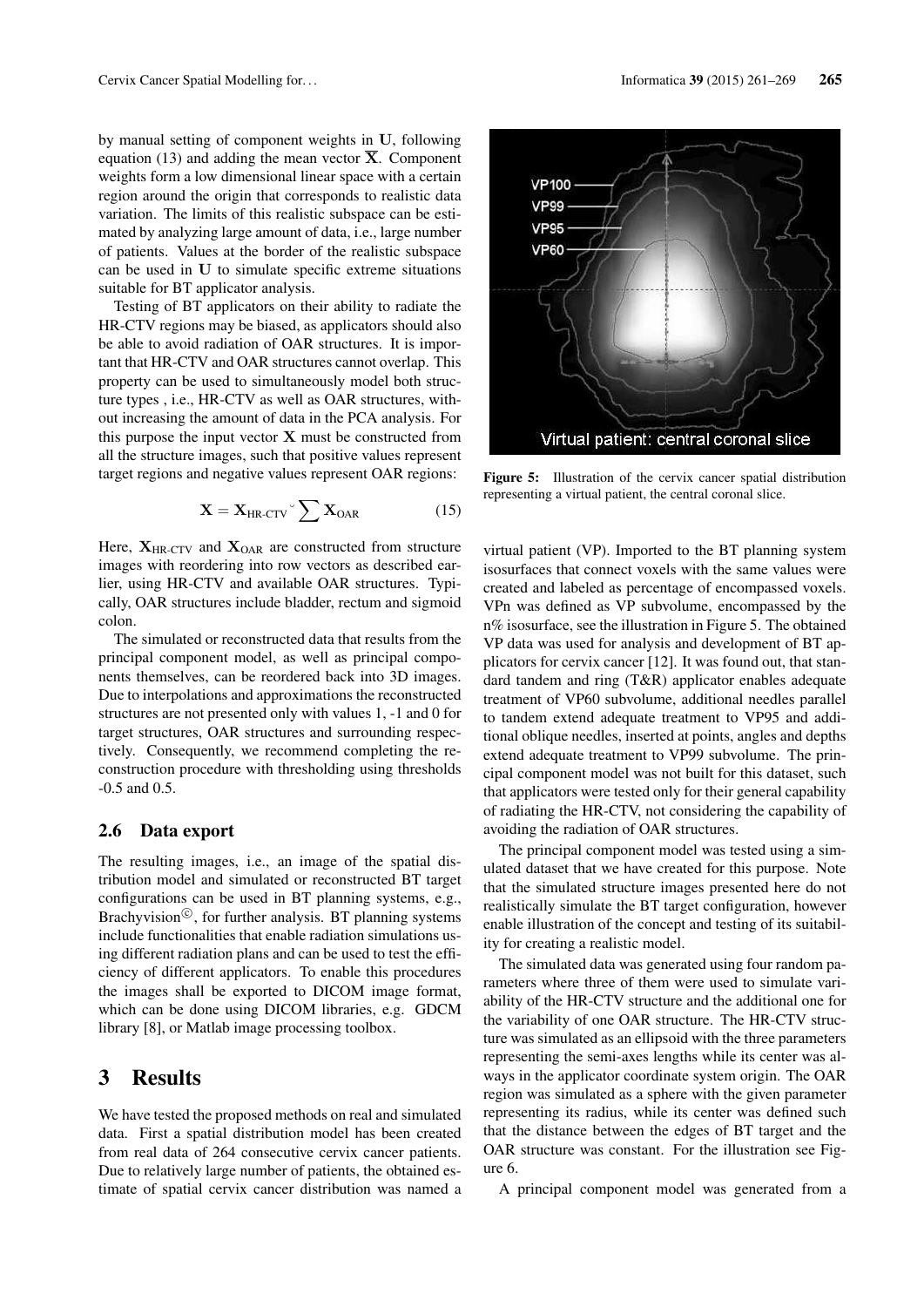

Figure 6: Illustration of the simulated dataset configuration. The HR-CTV was simulated with an ellipsoid and one additional OAR structure as a sphere with a constant distance d from the HR-CTV.

dataset of 400 simulated 3D images with  $100 \times 100 \times 50$ voxels. The simulation parameters were selected randomly in the following ranges:  $a \in [40, 73]$ ,  $b \in [35, 59]$ ,  $c \in$ [35, 49],  $r \in [15, 20]$  and  $d = 5$ . The computation of the principal component model was restricted to 11 principal components. The mean image  $\overline{X}$  and the components are illustrated in Figure 7. The singular values that represent the distribution of the dataset's energy among the principal components indicate that the component energy gradually decreases with the component number, see Figure 8. However, although not all of the energy was considered, the reconstructed images did not differ considerably from the images from the training set as shown in Figure 9, where a randomly selected input structure image is compared with its reconstructed approximations obtained using three and eleven principal components. We can notice minor differences even when reconstructing from three components only.

If we observe the component weights (the values of matrix U), we can see that they are spread over a limited PCA subspace, see Figure 10, which corresponds to valid structure images. According to the shape of the subspace, we can conclude that component weights of valid images are not fully independent, although the components are orthogonal. By selecting weights manually, additional structure images can be simulated. If the selected weights are from the subspace of valid structure images, the simulated images follow the concepts of the input dataset, else the results may include major deviations as demonstrated in Figure 11.

The possibility to simulate structure images and have control over its validity offers good opportunity to generate specific synthetic images of the BT target region that represent extreme situations for BT applicator testing. In that case the principal component model should be created from real patient data and the test cases selected at the border of the populated PCA subregion.

The realistic model has not been created, yet, however we are looking forward to create it in collaboration with medical institutions that maintain large databases of their cervix cancer patients.

## 4 Discussion and conclusion

Cancer spatial distributions must be considered whenever cancer treatment tools and procedures are being developed. Unfortunately, statistical analysis of spatial distributions related to specific organs is in general tedious due to difficulties defining the reference coordinate systems because of their complex shapes and their high variability. In the specific case of cervix cancer the organ geometry enables unambiguous coordinate system definition that agrees with the applicator ring structure. Analysis of other cancer types would require definition of analysis coordinate system according to organ geometry and data integration performed by image registration with a reference or atlas [13]. Similarly, image registration has already been used for analyzing interfraction variation of high dose regions of OARs [14], and could be extended to intersubject analysis of cancer distributions.

The spatial distribution model provides useful information about target region that needs to be radiated, and has already been used for development of novel applicator types [12]. However, this model does not consider OARs and difficulties of restricting radiation dose in these structures. If a distribution model would be made for OARs as well, it would most probably overlap with the cancer distribution model due to closeness of some OAR structures to HR-CTV and due to anatomical variability. Better applicator testing must, therefore, take into account the BT target variability, e.g., by testing on diverse specific target configurations, which can correspond to real patients or obtained by modelling. The proposed principal component model has advantages over using the real patients' data, because of the established control over the specificity of the cases, a possibility to simulate the non-existent cases and depersonalization.

The limitation of the principal model is in its high computational cost. Computation of all the PCA components would require enormous amount of memory, only the V matrix would have the size of  $500k \times 500k$  elements (assuming  $2 \times 2 \times 2$  mm voxel size), which in float data format requires 1TB of memory. Using the SVD approach with computation of the most important components only, drastically reduces the memory requirements; in our simulated case matrix V occupied only 22MB. Such reduction of components is possible due to final thresholding, which is applicable due to binary nature of the structures. When the computational cost remains a problem, high efficient PCA solutions [15] or alternative structure representations could be used.

A principal component model of real cervix cancer has not been made, yet. A large number of patient datasets is required and in contrast to the spatial distribution model the OAR structures must be included. The preparation of such data is tedious due to non-standardized structure naming.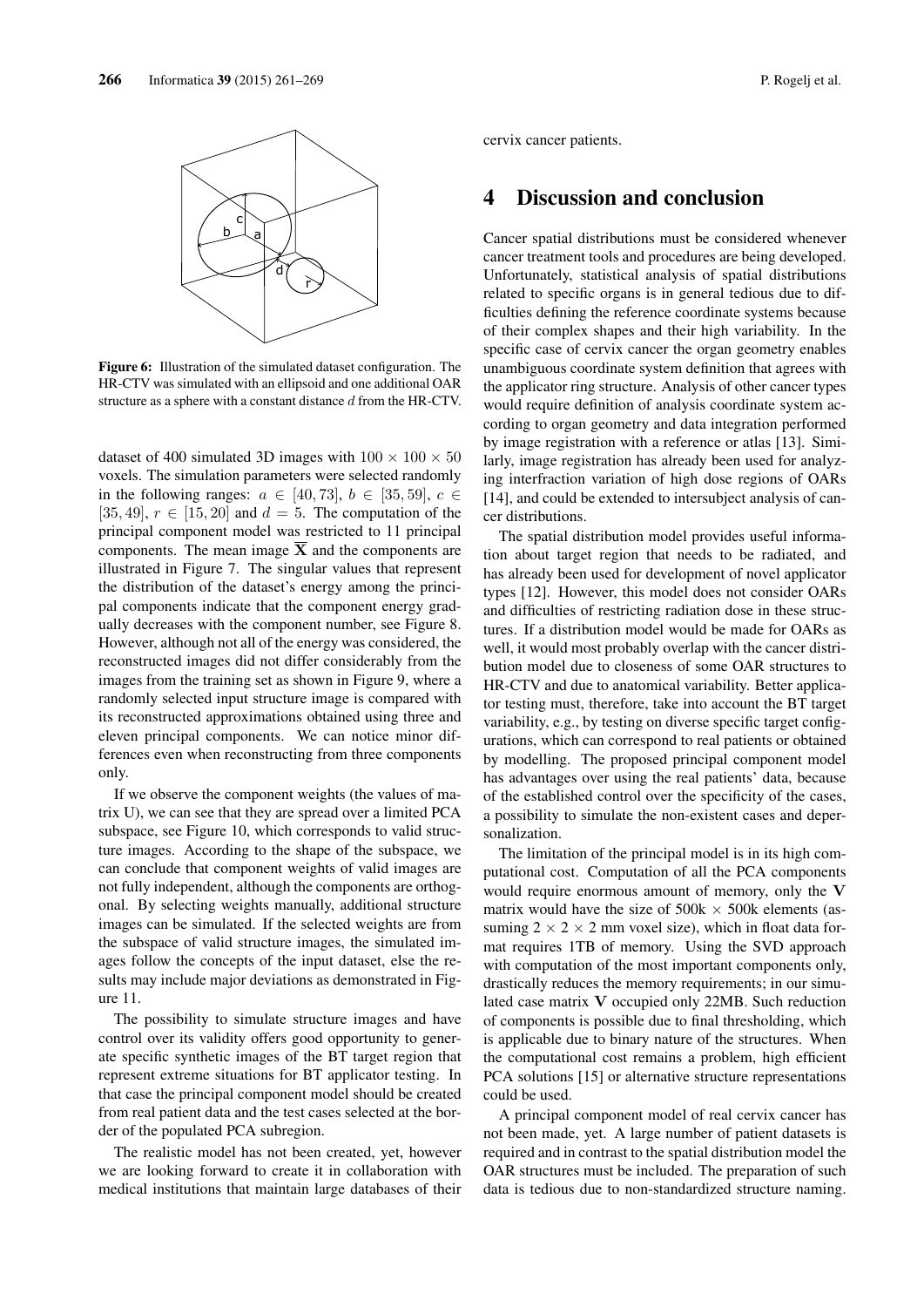

Figure 7: Components of the simulated dataset (central slices only). The mean image  $\overline{X}$  is presented in a scale from -1 (black) to +1 (white) and components with a scale from -0.01 (black) to +0.01 (white).



Figure 8: Singular values corresponding to the first 11 components; singular values represent the distribution of the dataset's energy.



Figure 9: The central slice of an input structure image (top) and its reconstruction using 3 and 11 components (bottom left and right respectively).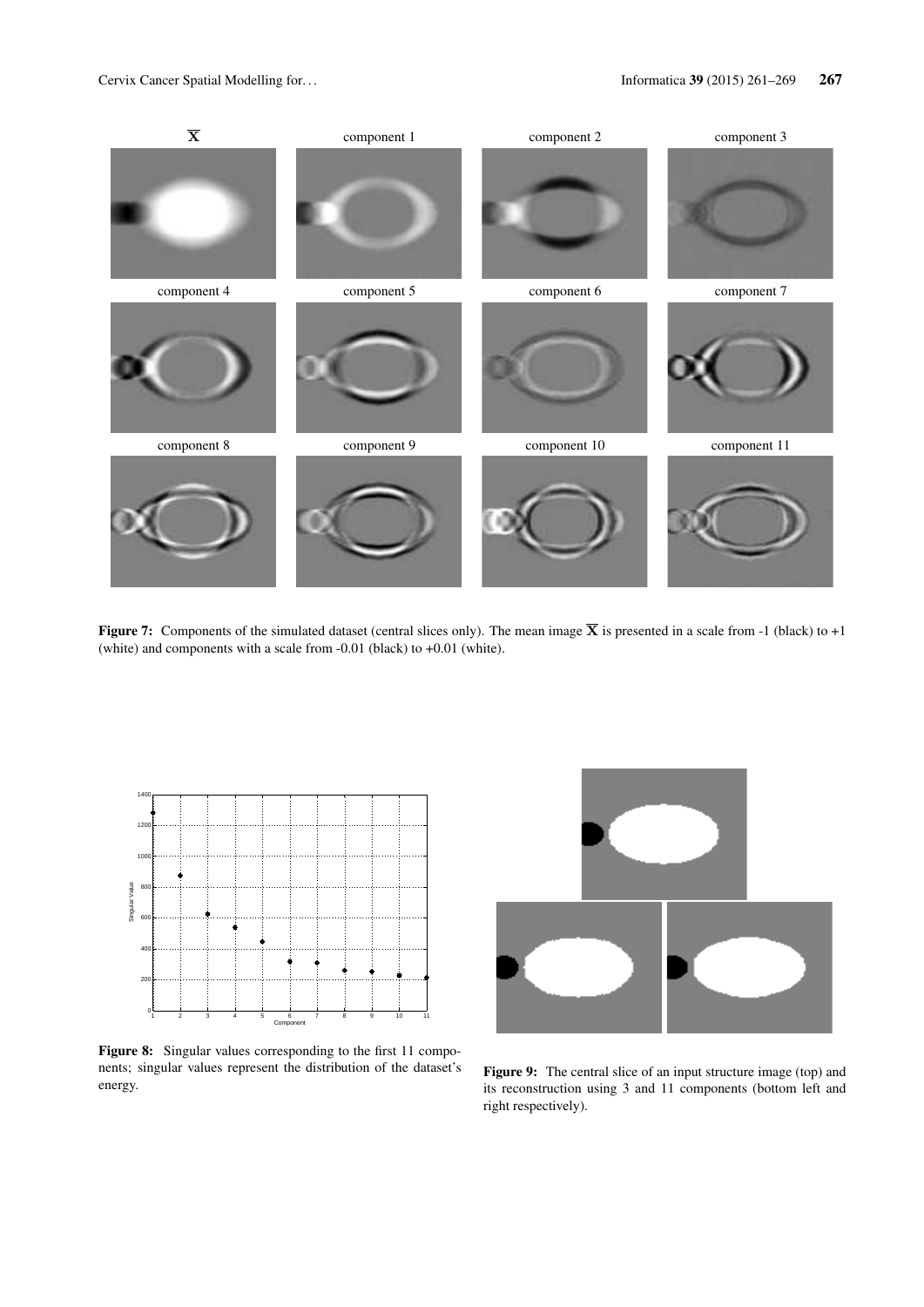



 $\rm{e}^\bullet$ 

Figure 10: Weights for the first three components of the simulated structure images. The small dots correspond to images from the input dataset, squares and large dots represent selected values inside and outside the populated subspace for further simulations.

However the benefits of such dataset are not only in the support of applicator development, but also in outcomes of further statistical analysis that could support clinical process, e.g., structure delineation or radiation planing, as well as making of clinical decisions.

To conclude, it may be widely accepted that reducing dose at organs of risk is difficult without reducing dose at large tumors [16], we believe that applicator improvements based on spatial modelling could provide better alternatives.

## References

- [1] R. Potter, "Image-guided brachytherapy sets benchmarks in advanced radiotherapy." *Radiother Oncol*, vol. 91, no. 2, pp. 141–146, May 2009.
- [2] A. H. Sadozye and N. Reed, "A review of recent developments in image-guided radiation therapy in cervix cancer." *Curr Oncol Rep*, vol. 14, no. 6, pp. 519–526, Dec 2012.
- [3] M. B. Opell, J. Zeng, J. J. Bauer, R. R. Connelly, W. Zhang, I. A. Sesterhenn, S. K. Mun, J. W. Moul, and J. H. Lynch, "Investigating the distribution of prostate cancer using three-dimensional computer simulation." *Prostate Cancer Prostatic Dis*, vol. 5, no. 3, pp. 204–208, 2002.
- [4] Y. Ou, D. Shen, J. Zeng, L. Sun, J. Moul, and C. Davatzikos, "Sampling the spatial patterns of cancer: optimized biopsy procedures for estimating prostate cancer volume and gleason score." *Med Image Anal*, vol. 13, no. 4, pp. 609–620, Aug 2009.



Figure 11: Central slices of simulated structure images using selected component weights from the subspace of valid structure images (left) and from other parts of the PCA space (right).

- [5] R. Xu and Y.-W. Chen, "Appearance models for medical volumes with few samples by generalized 3dpca," in *Neural Information Processing*, ser. Lecture Notes in Computer Science, M. Ishikawa, K. Doya, H. Miyamoto, and T. Yamakawa, Eds. Springer Berlin Heidelberg, 2008, vol. 4984, pp. 821–830.
- [6] R. C. Conceicao, M. O'Halloran, E. Jones, and G. M., "Investigation of classifiers for early-stage breast cancer based on radar target signatures," *Progress In Electromagnetics Research*, vol. 105, pp. 295–311, 2010.
- [7] K. M. Pohl, S. K. Warfield, R. Kikinis, W. L. Grimson, and W. M. Wells, "Coupling statistical segmentation and pca shape modeling," in *Medical Image Computing and Computer-Assisted Intervention MICCAI 2004*, ser. Lecture Notes in Computer Science, C. Barillot, D. Haynor, and P. Hellier, Eds. Springer Berlin Heidelberg, 2004, vol. 3216, pp. 151– 159.
- [8] "GDCM library home page (version 1.x)." [Online]. Available: http://www.creatis.insa-lyon.fr/software/ public/Gdcm/
- [9] D. Berger, J. Dimopoulos, R. Potter, and C. Kirisits, "Direct reconstruction of the vienna applicator on mr